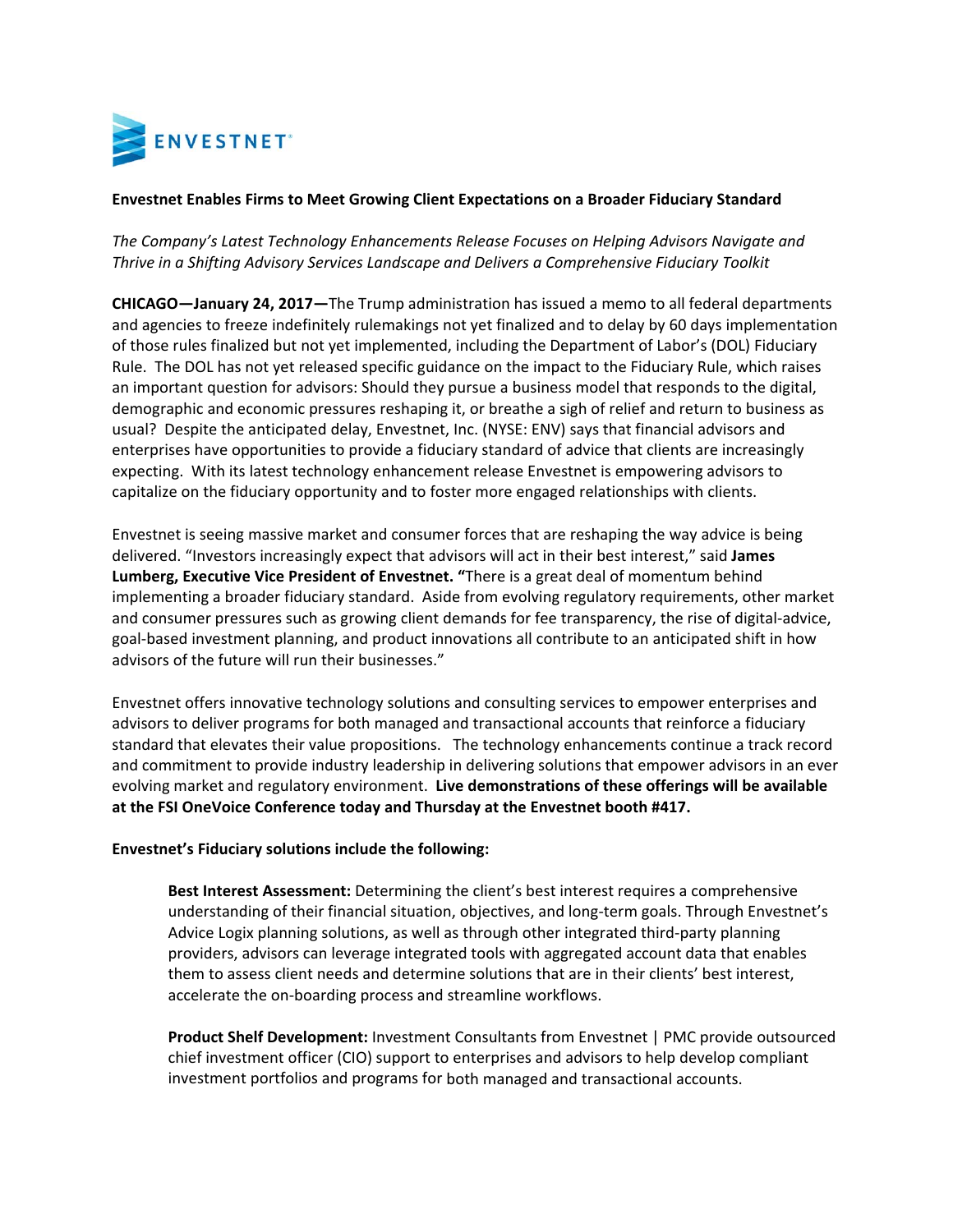**Account Documents and Disclosures:** Enhancements to Envestnet's new account and proposal technology enable firms to meet potential Fiduciary Rule requirements for account documentation and disclosures. These enhancements include:

- o Best Interest Contract Provisions and Disclosures
- o Investment Product and Program Expense Analysis
- o Fee Rationalization Illustrations
- o New Account Documentation and Retention

**Data Management & Analytics:** Envestnet's Vantage enterprise‐level data aggregation solutions, combined with the data analytics and visualization capabilities of Envestnet Analytics, deliver efficient and timely visibility into all the investment products in service at an enterprise. This comprehensive oversight and surveillance tool is critical to help bring legacy assets into compliance with the potential Fiduciary Rule as well as provide ongoing monitoring.

"With Advice Logix, our enhanced data management and analytics capabilities, the Envestnet Advisor Suite Platform allows enterprises and advisors to configure solutions in a customized way that is in the best interest of investors," said **James Patrick, Executive Vice President and Head of Advisor Services at Envestnet.** "As we hear more feedback from our clients, we are committed to making continued platform enhancements to ensure that advisors have all the tools and resources necessary to support a fiduciary standard and overcome market complexities."

Additional resources and information about Envestnet's Fiduciary Solutions is available at http://www.envestnet.com/fiduciary.

## **About Envestnet**

Envestnet, Inc. (NYSE: ENV) is the leading provider of intelligent systems for wealth management and financial wellness. Envestnet's unified technology enhances advisor productivity and strengthens the wealth management process, delivering unparalleled flexibility, accuracy, performance, and value. Envestnet enables a transparent, independent, objective, and fiduciary standard of care, and empowers enterprises and advisors to more fully understand their clients and deliver better outcomes.

Envestnet's Advisor Suite enables financial advisors to better manage client outcomes and strengthen their practices. Institutional‐quality research and advanced portfolio solutions are provided through Envestnet | PMC, our Portfolio Management Consultants group. Envestnet | Yodlee is a leading data aggregation and data analytics platform powering dynamic, personalized financial apps and services for millions of consumers. Envestnet | Tamarac provides leading rebalancing, reporting, and practice management software for advisors. Envestnet | Retirement Solutions provides retirement advisors with an integrated platform that combines leading practice management technology, research and due diligence, data aggregation, compliance tools, fiduciary solutions and intelligent managed account solutions.

More than 52,000 advisors and 2,500 companies including: 16 of the 20 largest U.S. banks, 38 of the 50 largest wealth management and brokerage firms, over 500 of the largest Registered Investment Advisers, and hundreds of Internet services companies, leverage Envestnet technology and services. Envestnet solutions enhance knowledge of the client, accelerate client on‐boarding, improve client digital experiences, and help drive better outcomes for enterprises, advisors, and their clients.

Information provided should not be construed as legal or regulatory advice or guidance.